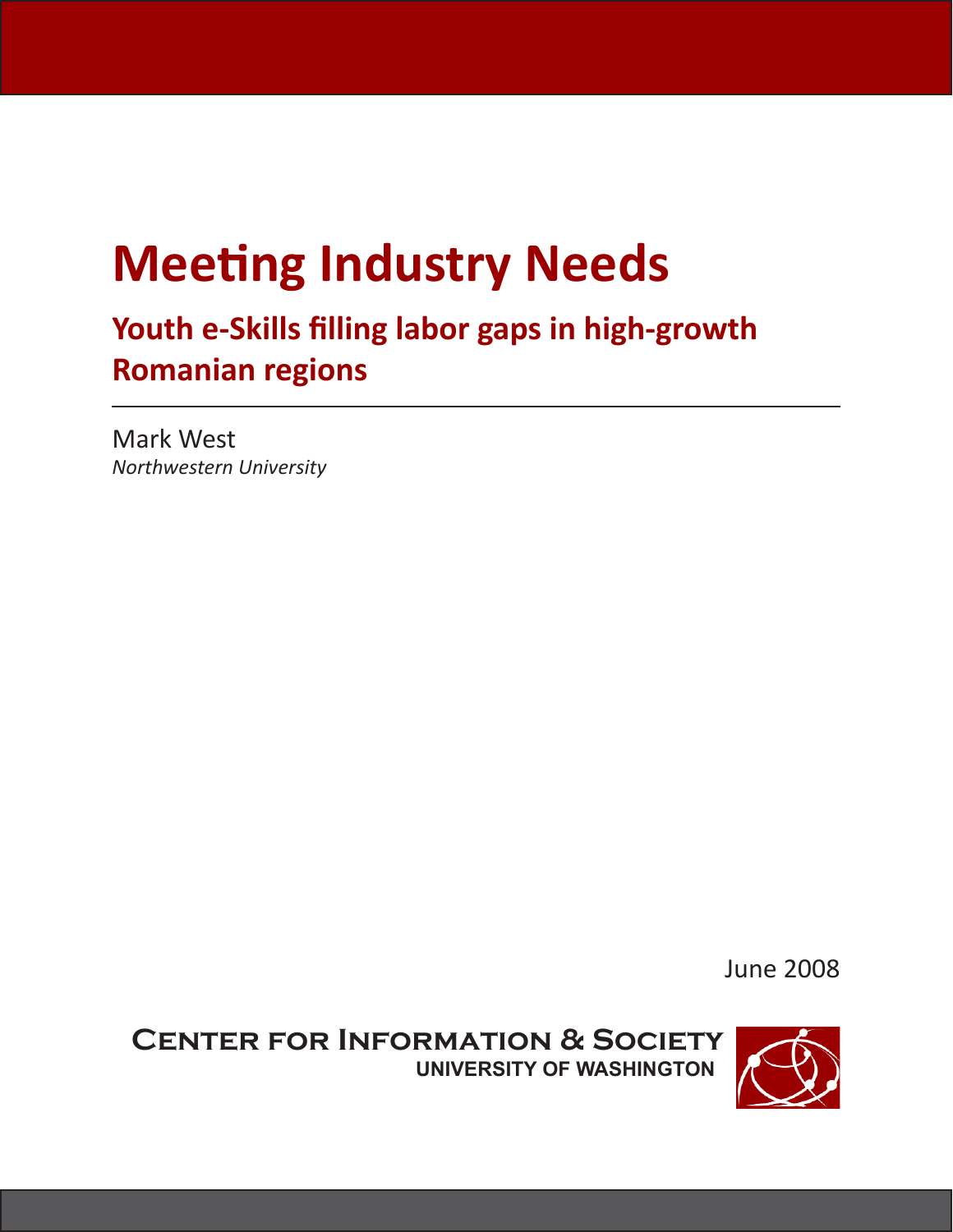#### **Evidence Narratives at the Center for Information & Society**

This paper is part of a project at the Center for Information and Society to broaden and deepen our understanding of the impact of Information and Communication Technologies and Development (ICTD).

Our intention is to choose examples of ICTD implementations carefully and to write about them in such a way that each one, individually, illustrates important aspects of the featured settings and so that, taken together, the examples describe and reveal larger themes about core aspects of ICTD. It is our hope that by being systematic at every stage in the research process we are able to expedite the accumulation of credible and accessible information about the impact of ICTD on individuals and communities.

The ICTD field is filled with success stories extolling the benefits of access to Information Technology. As these often rhetorically powerful and memorable stories describe what can be achieved under the best of conditions, they may distort our understanding of what is achieved more typically, or may fail to describe aspects of their settings or strategies that were crucial to success.

Each setting in which ICTD projects are implemented is unique, but our experience is that with careful attention to the idiosyncrasies and commonalities across settings, patterns soon emerge which reveal more general themes about the qualities of settings, people, and programs that make a difference.

While tension may exist between an organization's desire to feature certain cases and the critical researcher's commitment to rigor, we believe that a methodology built on intensive questioning and attention to detail can yield stories that uncover and communicate an accumulation of credible evidence about why individual programs and larger strategies succeed and fail.

By crafting exemplary stories, by developing and disseminating useful methodological tools, and by promoting these techniques among NGO managers and grant makers, CIS aims to shape a research framework that can fulfill the needs of NGOs and donors, with stories that accurately represent realities in underserved communities, accumulating evidence that serves the ends of rigorous analysis while publicizing good work.

This paper is an example and an experiment in this methodological landscape. It is supported in large part by a grant from Microsoft Community Affairs. Direction, guidance and leadership has been provided by Andrew Gordon of the Daniel J. Evans School of Public Affairs at the University of Washington. Joe Sullivan, staff researcher at the Center for Information and Society, is the lead editor for this project.

Center for Information & Society University of Washington Box 354985 Seattle, WA 98195 +1 206.616.9101

cisinfo@u.washington.edu www.cis.washington.edu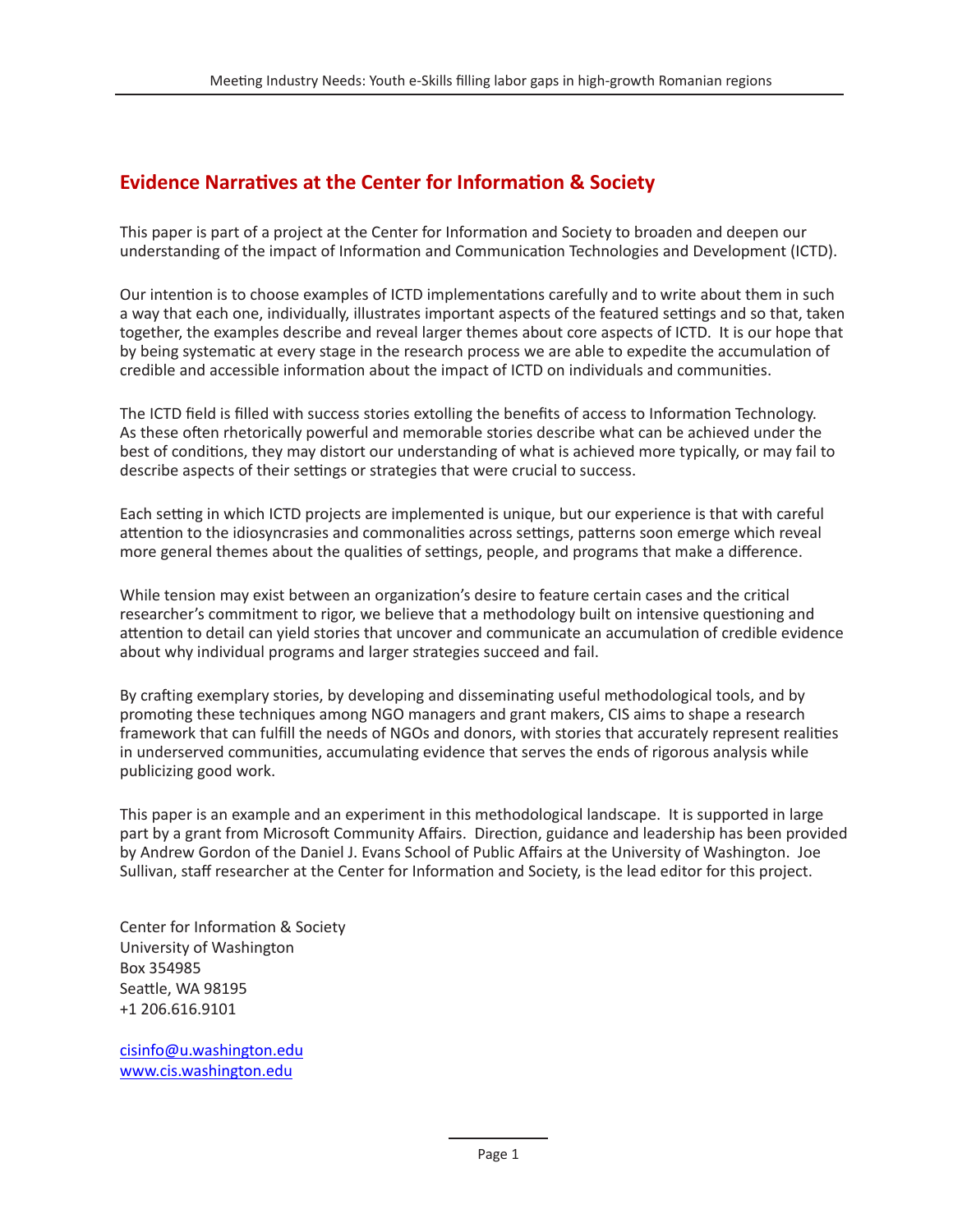Like many European twenty-somethings looking for work, Carmen faced a decision: a secure job with an immediate payoff, or delayed gratification with further training with hopes for a better job. In her hometown in western Romania, the main industry is an automotive parts factory, the Delphi Packard Corporation, which employs thousands from the town and surrounding areas. Carmen Pragai had to decide whether to pursue work on the factory floor or in the office support department. Line work is "hard, manual labor" Carmen explains. Plus, the difference in pay is like night and day – where the sun shines on those with e-skills.

Knowing her limitations and opportunities, Carmen enrolled in an intensive ICT training program offered by a local NGO in her hometown of Sannicolau Mare. Supported by a national network of telecenters under the guidance of EOS – Educating for an Open Society – the local, job-focused ICT training program kept Carmen in classes for five months. When she completed the eight training modules, she applied to Delphi and was hired by the factory's office support department as a quality control professional.

### **Feeding Economic Growth**

Sannicolau Mare has been both blessed and challenged by the economic prosperity of the past few years. New factory and service jobs have multiplied; an accompanying challenge is a shortage of skilled workers. Addressing this labor imbalance is important for the Delphi factory to demonstrate to investors that it is workable and profitable, feeding future expansion and support. The labor shortage is particularly acute because other, smaller growing businesses in the Sannicolau community also need workers with ICT fluency.

To meet the needs of industry and up-skill the current workforce, the local EOS partner has developed a network of ICT training programs that target different audiences. These computer classrooms are spread across the local learning community: a small lab in a kindergarten, a large lab at the local high school, another large lab in a neighboring school serving Roma youth, and a fourth lab in the main telecentre office.

Carmen studied in the main Sannicolau telecentre. Five months of coursework were spread out over



*At a time when millions of young people have left Eastern Europe in search of work in the West, Florin Paun (left) and Carmen Pragai traded their new e-skills for secure jobs in their hometown – contributing ICT fluency to the booming economy of Sannicolau Mare, Romania. Here they share a traditional meal with the CIS researcher.*

most of a year, covering Microsoft Word and Excel, as well as the more advanced database skills needed for programs like Access. Carmen was fortunate to have the good graces of her parents who paid her tuition and enabled her to dedicate her time to learning. But with the support of EOS, and its grant of Microsoft Unlimited Potential Community Learning curriculum, the training programs are also affordable for others. Carmen's investment paid off, and she is now earning nearly twice what she would have made on the Delphi factory floor, and she has health insurance, a pension, eligibility for higher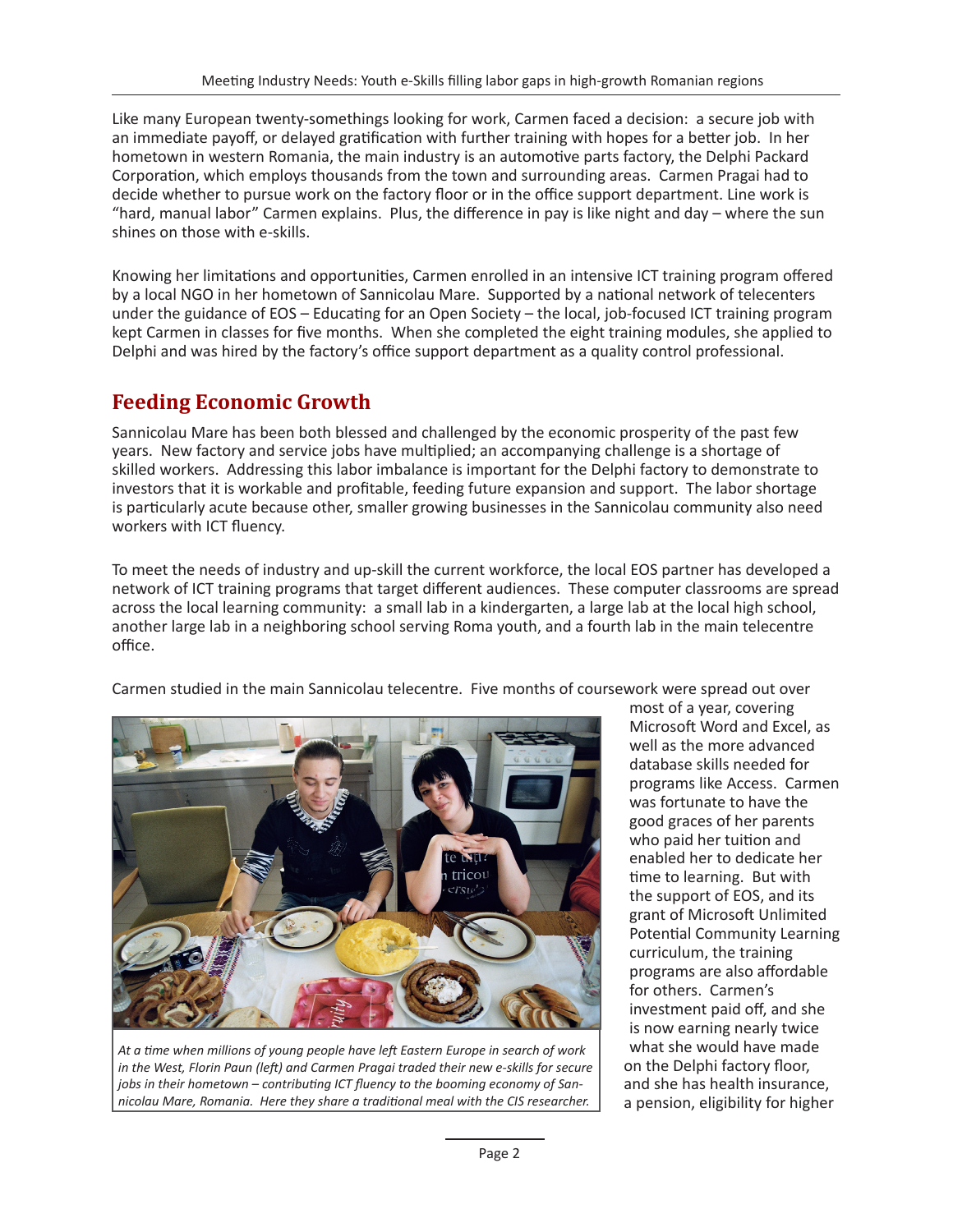*During a recent factory tour, Cristian pointed out that some positions on the floor require ICT skills – more than sixty line positions use computer work stations to monitor the precision of the assembly process. With three shifts each day, that makes nearly two hundred line workers in need of advanced e-skills, in addition to one thousand office staff.*

bonuses, and the possibility of promotion.

The benefits are not only for Carmen, but for Delphi too. An Austria-based firm, the automotive parts factory is one of two in the region operating at full capacity with three round-the-clock shifts of thousands of local workers. The Delphi Romania country director, Cristian Gulicska, explains that ICT training is essential to the factories' continued success. During a recent factory tour, Cristian pointed out that some positions on the floor require ICT skills – more than sixty line positions use computer work stations to monitor the precision of the assembly process. With three shifts each day, that makes nearly two hundred line workers in need of advanced e-skills, in addition to one thousand office staff.

"Does Delphi have an IT deficit?" asked a CIS researcher. "Yes," Cristian admitted. A young and highly motivated manager, Cristian is speaking not only of the ICT needs

at the pair of current factories, but also of his plans for a third. He must keep the first two operating at full speed and optimal efficiency, while he and the Austrian head office negotiate the logistics and local workforce readiness required to build a third factory.

## **Multiple Access Points, Multiple Student Needs**

The smart, strategic decision to co-locate the EOS-supported computer lab in the Sannicolau high school

provides an important link to formal education. Bogdan Suvar, who participated in the training, was hired to design a human resources database for Delphi during the summer after his junior year. The training both built his skills and raised his visibility. Cristian, the factory director, was so pleased with the work that he offered Bogdan a full time position after graduation.

During the winter visit to the factory, young Bogdan – now a high school senior entering his final semester – met up with his old boss Cristian in the factory lobby. The director called out to Bogdan, "when are you going to some back to work for me?" Young Bogdan replied with a curious mix of sheepish confidence, "not for four more years, I'm off to university next."



*When high school junior Bogdan Suvar completed the EOS-supported ICT training in Sannicolau Mare, he couldn't wait to graduate to start work. So he took a summer job designing a human resources database capable of tracking the 7,000 workers at the local Delphi auto parts factory. Next stop, university.*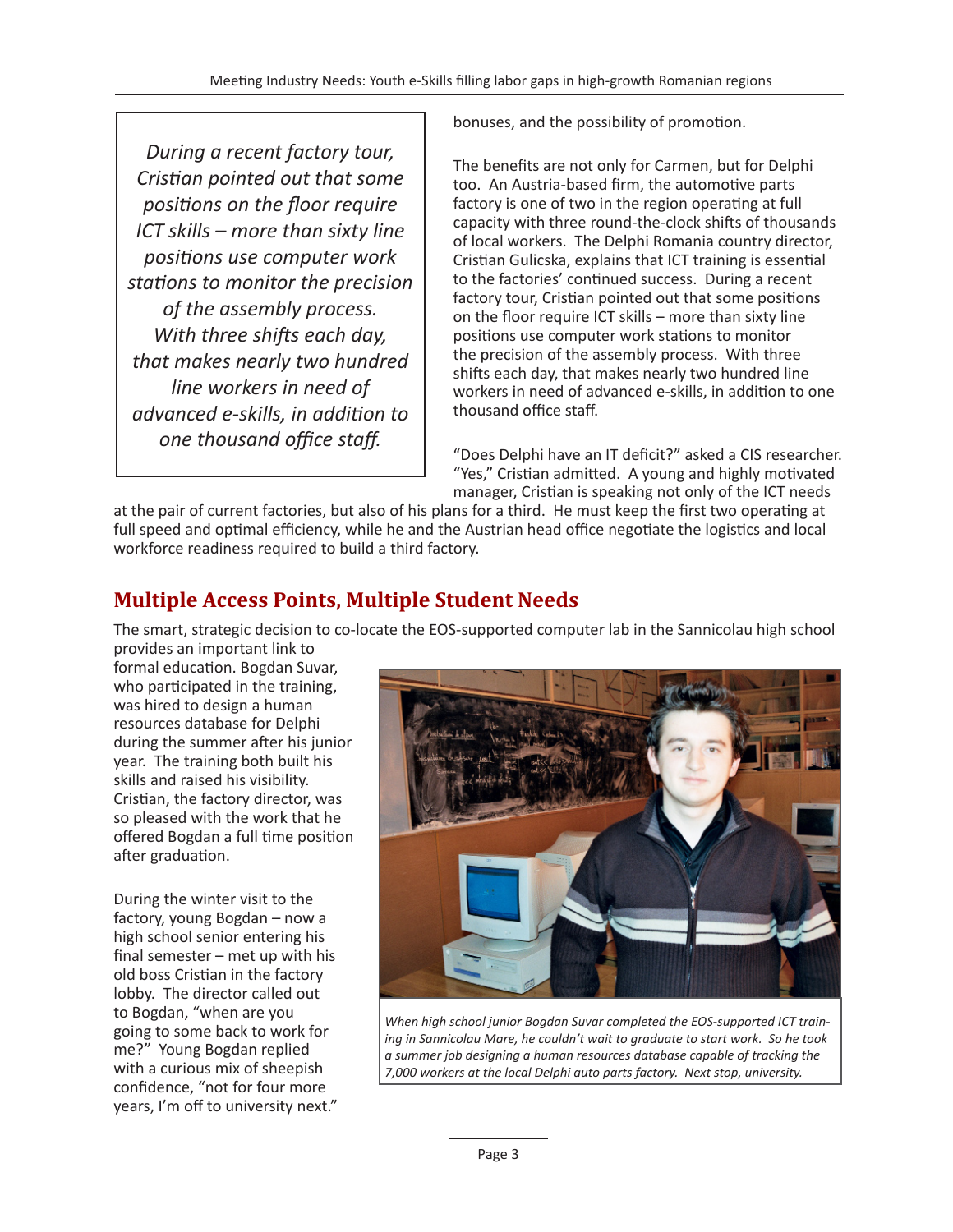# **A Growing Number of Options**

But Delphi factory jobs are not for every Romanian youth. Florin Paun, a young man in his twenties, had left home to try his luck in the job market in Italy. After a year he returned to Sannicolau. Florin enrolled in the same eight-module training course as Carmen. Soon after graduating, he too found work: as a PC operator and administrator at a local Net Club, the Sannicolau version of a cyber café. He has been working there for three months now and is happy with his lot. Asked whether he would like to try his luck at the Delphi factory, Florin smiled with a quick "no." He likes the freedom of working in a cyber café, and his role helping others with their computer skills. With the growing attractions and possibilities of the worldwide web – social networks, gaming, and the hunt for jobs – graduates like Florin can act as private sector gatekeepers and guides for the broader community. The match is a good one for the town's cyber needs: Florin is one of at least three young ICT graduates to find work in the local Net Clubs in the first year of the training program.

Bogdan, Carmen, and Florin represent three types of ICT graduates in Sannicolau. The training programs supported there by EOS are new, having begun under the leadership of local NGO director Laura Rusu in early 2007. The programs teach fundamentals, as well as advanced training, such as Visual Basic, which was essential for Bogdan to build the Delphi database. In their first year, 117 have graduated, and Laura expects more young people to follow the paths of these three. Because of the diverse reach of the training – from kindergartens to factory-sponsored job training – the programs are able to

target different pockets of learners, and are attempting to adapt to the rapidly changing needs of Sannicolau. In this town, ICT skills are part of growing prosperity.

The town Vice Mayor, Denis Groca, praises the work of the training programs, and how they contribute to the fast growth of Sannicolau. "We have the lowest unemployment rate in Romania," Vice Mayor Groca says, explaining that Sannicolau has 12,000 jobs, but only 14,000 inhabitants; people come from fifty kilometers away to work. With such an explosion of economic development, Groca highlights that it is important to make sure that individuals are not only getting work, but also keeping work. Dana, one of Laura Rusu's trainers, says it's a matter of necessity: "with the economic growth, we have to learn how to keep up."



*Based in the western Romania city of Timisoara, the EOS team supports ICT training through a growing network of partner telecenters in diverse communities across the country that are trying to "keep up" with economic growth..*